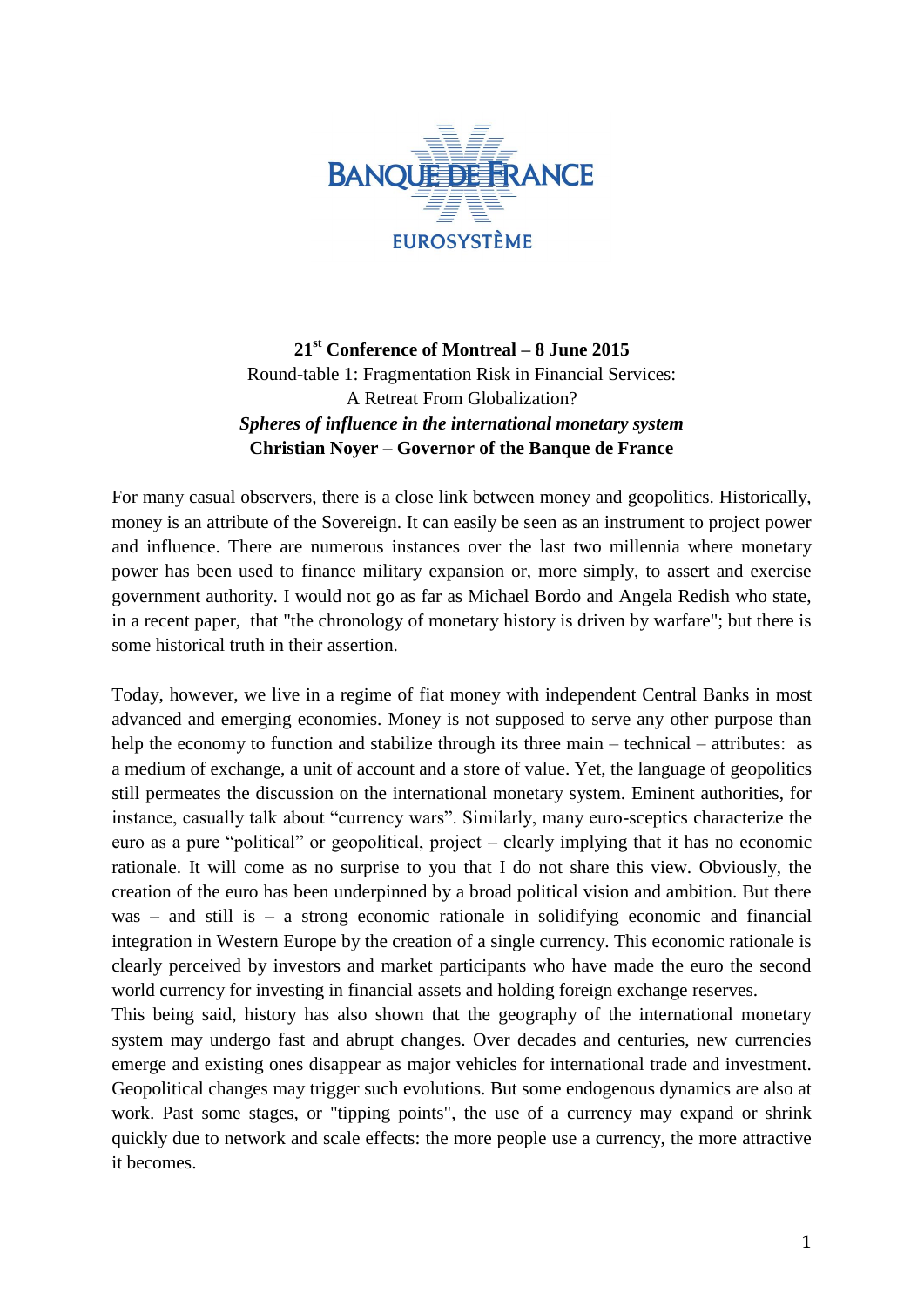This begs the question of possible "spheres of influence" appearing in the future with significant evolutions in the respective role and weight of existing currencies. In my remarks, I will simply define such "spheres of influence" as parts of the world economic system where the use of a specific currency might dominate. With this strict definition in mind, I will make four main observations.

## *An asymmetric world*

First, the current world is highly asymmetric. Two major currencies – the US dollar and the Euro – account for most of the foreign exchange reserves. One of them, the dollar, clearly dominates in financial markets and payment systems. This asymmetry has many well-known and self-reinforcing consequences.

US monetary policy has significant effects well beyond the US economy. Those monetary spillovers may be especially important when unconventional monetary policies are implemented. They cast new doubts on the insulating properties of floating exchange rates. They create new incentives, for many emerging economies, to manage their exchange rate and, for that purpose, accumulate dollar-denominated foreign exchange reserves. As a consequence, most, but not all, of the official liquidity provided through multilateral mechanisms is denominated in dollars.

## *The rise of the euro*

The major innovation of the last decade has been the rise of the euro. It offers some interesting insights and lessons. Most economic models and historical examples suggest that the appearance of new world currencies would trigger huge portfolio adjustments and create major turbulences. Economists also hypothesized that, in a multicurrency world, portfolio shifts would create permanent exchange rate instability. None of this has happened. In fact, the euro has neither stabilized nor disrupted the international monetary system. Exchange rates have moved significantly but, most of the time, in an orderly fashion and have followed low periodicity cycles. This may be, for the future, an interesting precedent: a new global currency can emerge without destabilizing the system.

It is also worth noticing that the euro crisis had no major effect on its international role. In particular, the share of foreign reserves invested in Euro securities has barely moved. And, when the Swiss authorities decided to peg their currency, they chose the euro as an anchor.

Does the euro have a "sphere of influence"? As you know, we have taken a very neutral stance on this issue and neither encouraged or discouraged the use of the euro as a reserve currency. In fact, the euro is increasingly used in international transactions and accepted for payments (including retail ones) in many countries - as European tourists can experience every day. Recently, the Eurozone seems to exert a stronger influence on global monetary conditions. For the first time in many decades, long-term rates in Europe have significantly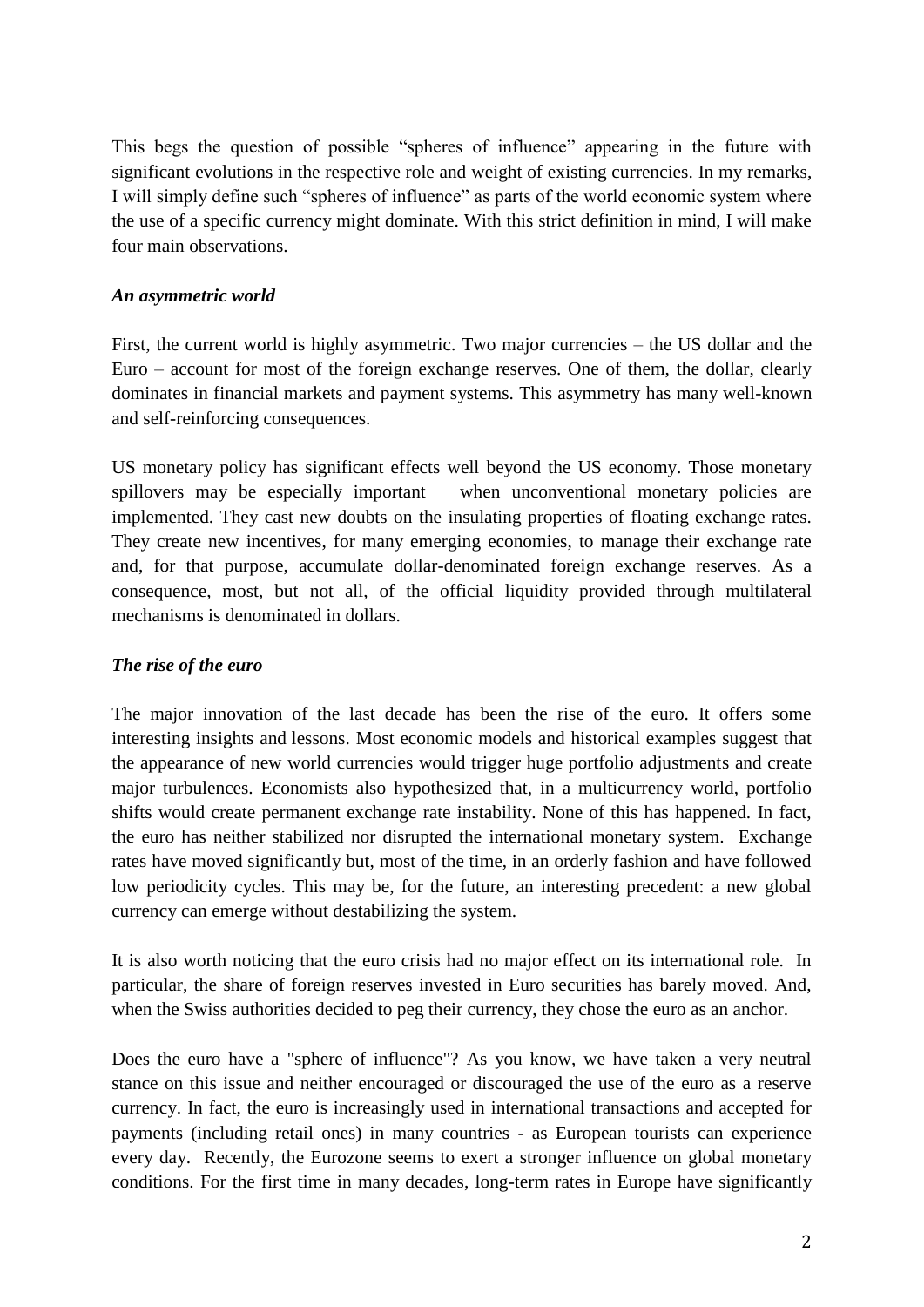decoupled from those of the US. Also, there is some evidence of "reverse causality" with Euro long term rates increasingly impacting US rates, creating new channels for monetary spillovers and feedbacks. However, the euro is not yet widely used as a unit of account: most global transactions – especially in commodities – are denominated in dollar. A majority of new securities issuances are also denominated in dollars.

## *New global currencies?*

As the geography of the world economy changes, so will the shape of the international monetary system. Over the last two decades, China has grown into one of the two largest economies in the world. At the same time, authorities are constantly announcing new steps to increase the renminbi (RMB) convertibility and develop its use in international transactions. It is therefore natural to wonder whether the RMB will emerge as a major international currency in the foreseeable future. In line with my introductory remarks, I will refrain from any geopolitical speculation on this question and present a few technical – and personal – remarks on the nature of a global currency.

What does it take to become a reserve currency? It is generally assumed that this status brings important privileges, some of them "exorbitant". It is also forgotten that it comes with significant obligations.

First, being a reserve asset means that the currency enjoys full and unconditional capital account convertibility towards both residents and non-residents. The economy is therefore fully integrated with global capital markets and fully exposed to external financial shocks. This creates a very demanding environment. Convertibility essentially means that you accept the judgment of "foreigners" as to the true value and purchasing power of your domestic currency. Although it is not often perceived as such, it entails some abandonment of sovereignty, through the loss of some independence in monetary policy. This is the famous "Mundell trilemma": no country can simultaneously have a fixed exchange rate, full capital convertibility and monetary policy independence. Indeed, all reserve currencies today have fully flexible exchange rates.

The second condition may be even more stringent. Ultimately, what makes a reserve currency is the ability to serve unconditionally as a store of value. The country must therefore develop deep, liquid and unfettered financial markets. It also entails an ability to offer "benchmark" safe assets that keep their value in all circumstances, and may serve as vehicles for reserve accumulation. Typically, only government debt will be used as a reserve asset. So, being a reserve currency also means that "foreigners" will permanently hold a large part of Government debt and their judgment will ultimately prevail as to the true solvency of the Government.